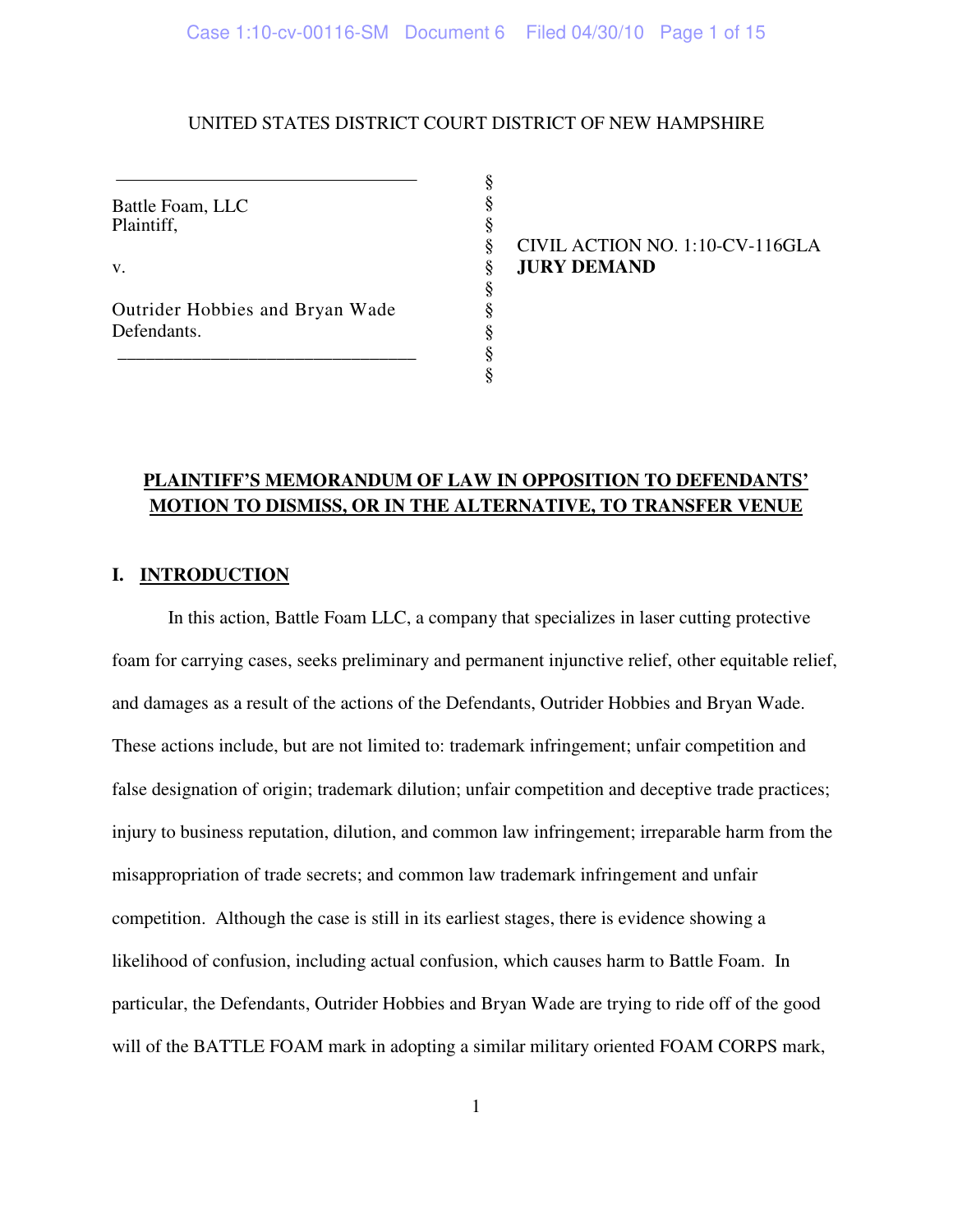### Case 1:10-cv-00116-SM Document 6 Filed 04/30/10 Page 2 of 15

are passing their products off as Battle Foam products, and have taken other steps to improperly obtain trade secrets from Battle Foam's innovative foam laser cutting technology.

Defendants, Outrider Hobbies and Bryan Wade, are asking this court to dismiss the case on personal jurisdiction grounds. Defendants argue that their actions are not directed at New Hampshire and that the Defendants must have sufficient minimum contacts in order to exercise specific jurisdiction. In the present case, there are sufficient minimum contacts mainly because the Defendants own and operate an online website that customers in New Hampshire and across the United States can easily access and directly purchase the goods in question.

Defendants' alternative request to transfer venue to the District of Arizona is similarly misguided. Battle Foam's choice of New Hampshire as the venue for this dispute is presumptively valid and not to be disturbed, especially since New Hampshire is a state where Battle Foam conducts many of its activities. Defendants' Motion does nothing more than assert that the District of Arizona would be a more convenient forum, without carrying the heavy burden required to transfer venue under 28 U.S.C. § 1404(a).

### **II. STATEMENT OF RELEVANT FACTS**

The applicable rules of law for deciding a motion to dismiss based on lack of personal jurisdiction are well established. When a defendant contests personal jurisdiction under Rule 12(b) of the Federal Rules of Civil Procedure, the plaintiff bears the burden of establishing personal jurisdiction. *Massachusetts Sch. of Law at Andover v. American Bar Ass'n*, 142 F.3d 26, 34 (1st Cir. 1998); *Sawtelle v. Farrell*, 70 F.3d 1381, 1387 (1st Cir. 1995). Where, as here, jurisdictional issues are raised in a motion to dismiss pursuant to Fed. R. Civ. P. 12(b)(2) without an evidentiary hearing, the plaintiff may establish personal jurisdiction by making a *prima facie*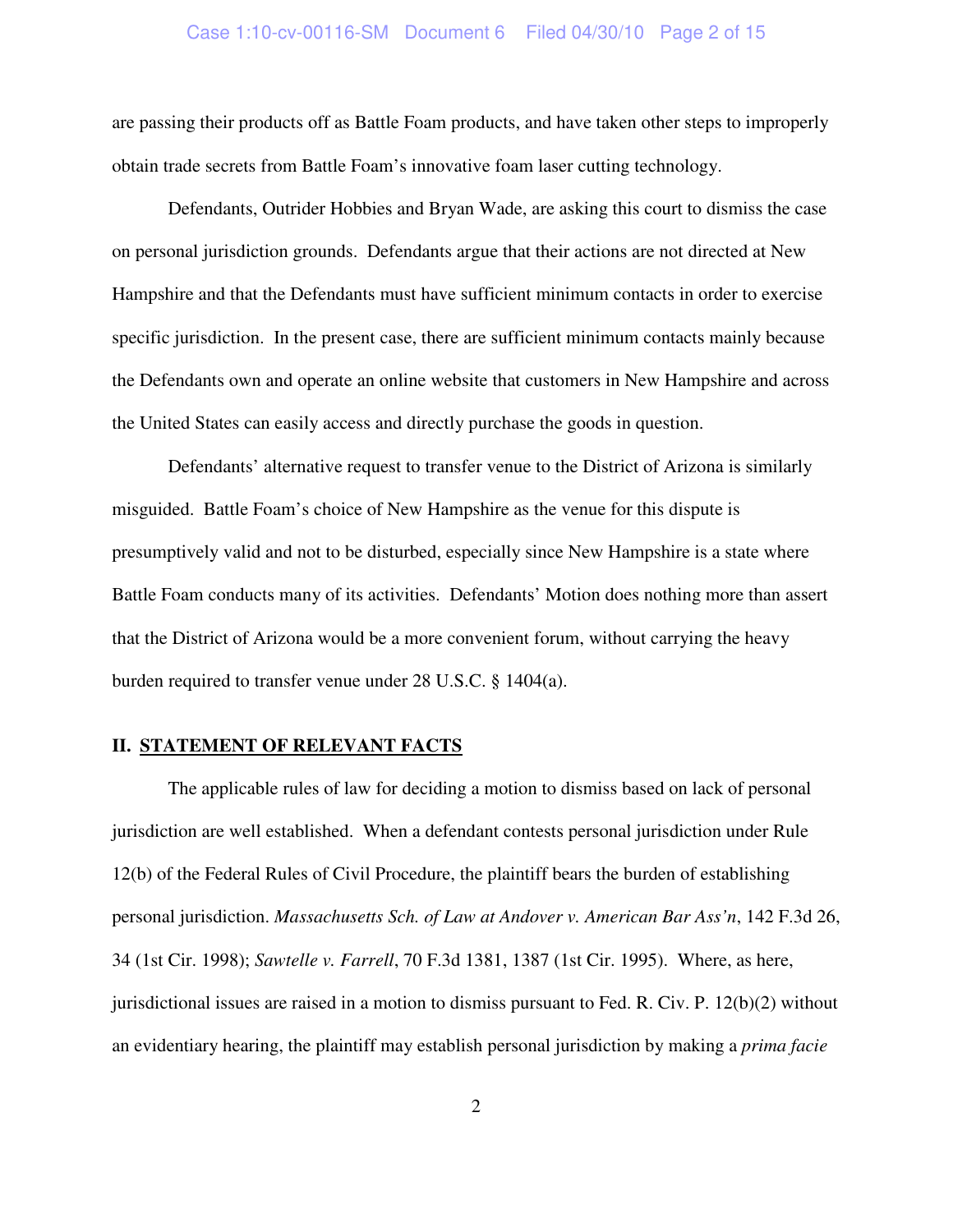### Case 1:10-cv-00116-SM Document 6 Filed 04/30/10 Page 3 of 15

showing of jurisdiction over the defendant. *Daynard v. Ness, Motley, Loadholt, Richardson & Poole, P.A.*, 290 F.3d 42, 51 (1st Cir. 2002). Under the *prima facie* standard, the court accepts the plaintiff's properly documented facts as true and construes them in the light most favorable to jurisdiction, whether or not they are disputed by the defendant. *Id.* Facts put forward by the defendant are also considered, but only to the extent that they are uncontradicted. *Id.* This "burden of proof is light," and the prima facie method does *not* authorize the Court to resolve issues that are intertwined with the merits of Battle Foam's substantive claims against Defendants. *Jet Wine & Spirits, Inc. v. Bacardi & Co., Ltd.,* 298 F.3d 1, 4, 8 (1st Cir. 2002). Accordingly, the following facts must be accepted as true for purposes of addressing Defendants' Motion to Dismiss. *See Northern Laminate Sales, Inc. v. Davis,* 403 F.3d 14, 22 (1st Cir. 2005); *Daynard*, 290 F.3d at 51.

Plaintiff Battle Foam, LLC, is an Arizona limited liability company that specializes in laser cutting foam for carrying cases sold in the war gaming market under the mark, BATTLE FOAM, mainly through their website www.battlefoam.com. The Plaintiff has a principal place of business at 240 N. Sunway Drive, Suite 102, Gilbert, AZ. Battle Foam does business throughout the United States, including maintaining two assembly plants, one located in Elk Grove Village, IL and the other located in Gilbert, AZ, where product is assembled, packaged and shipped to customers. Battle Foam has a strong presence in New England, selling its products not only online, but also in twenty-three different brick and mortar stores throughout the region: one store in both Rhode Island and Vermont, two stores in Maine, three stores in Connecticut, four stores in Massachusetts, and six stores in both New York and New Hampshire. The stores in New Hampshire are found throughout the state in cities such as Salem, Nashua, Londonderry, Concord, Dover, and Keene. A list of the details for all of these stores can be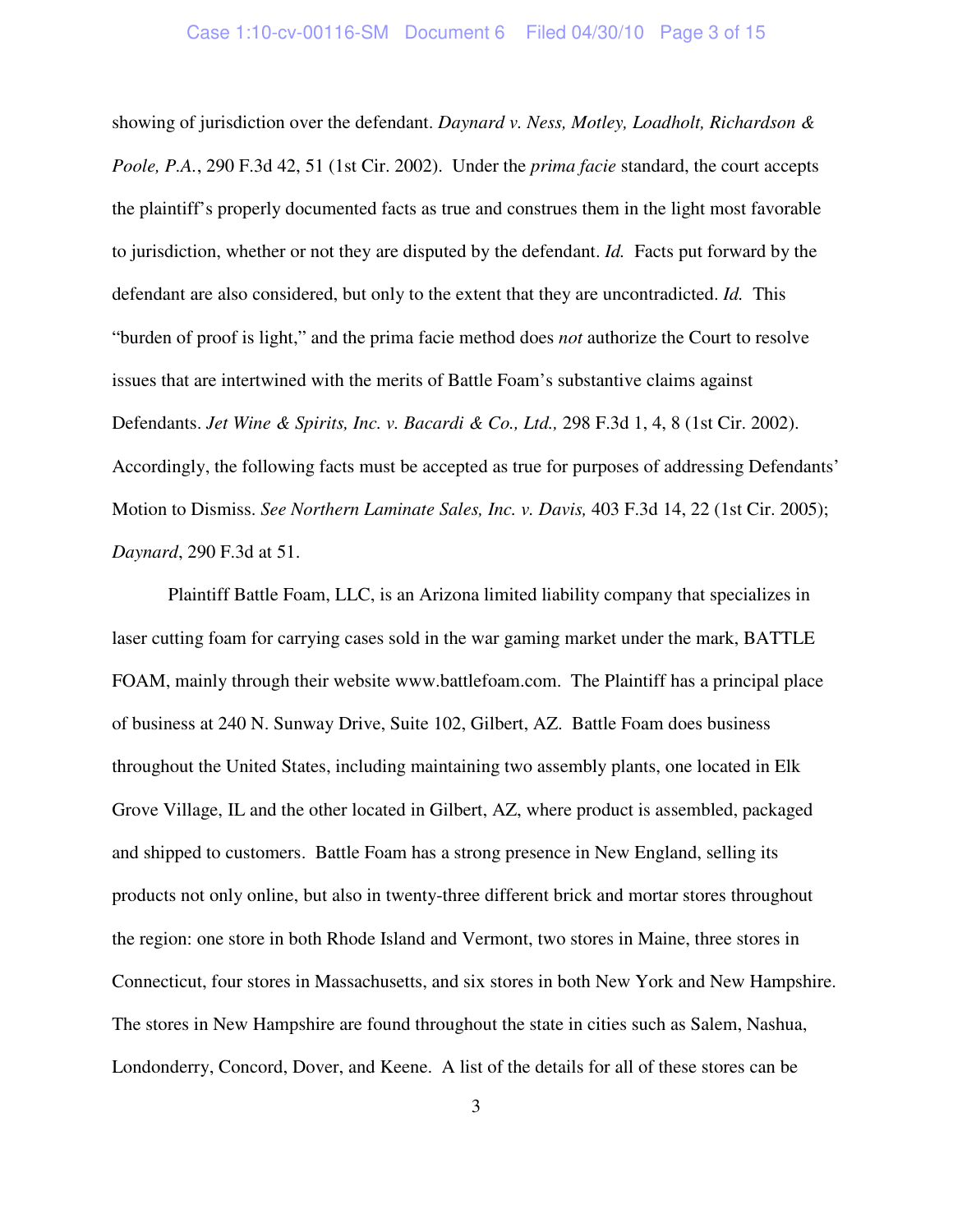found in Exhibit A.

Additionally, Battle Foam executives and sales personnel are regularly present in the New England area through trade shows and other events. Within the past eight months alone, Battle Foam has attended, marketed, and sold its products at four gaming tournaments in New Hampshire, and has also attended two different events or "cons" – the Econocon in Plymouth, NH and the Templecon in Warwick, RI. A list of all of the events can be found in Filip's Declaration, Exhibit A.

On information and belief, Defendant Outrider Hobbies is a de facto corporation owned and operated by Mr. Bryan Wade. Through Outrider Hobbies, Wade operates a laser cutting foam business selling the same laser cut protective foam products as Plaintiff under the mark, FOAM CORPS, and having the domain www.outriderhobbies.com. The Defendants have a principal place of business at 85 W. Combs Rd., Suite 101-231 Queen Creek, AZ. Defendants' products are directed in to and are accessible from New Hampshire using an internet connection. Daniels Declaration, Exhibit B. On Defendants' home landing page to their website, there is a link to "The Store" which takes the user to the "Outrider Hobbies Online Store" and allows the user to buy FOAM CORPS foam products. To order a product, the typical online ordering process is performed by selecting the products wanted, adding them to a cart, checking out, filling in personal and billing information, and then submitting the information. All of this is performed internal to the website, retaining the base outriderhobbies.com domain name. Daniels Declaration, Exhibit B. Therefore, Defendants are directing the sale of their goods at numerous states including New Hampshire and making it easy to purchase their products at their online website. Daniels Declaration, Exhibit C.

Defendants argue in their motion, albeit without any supporting affidavits, that they do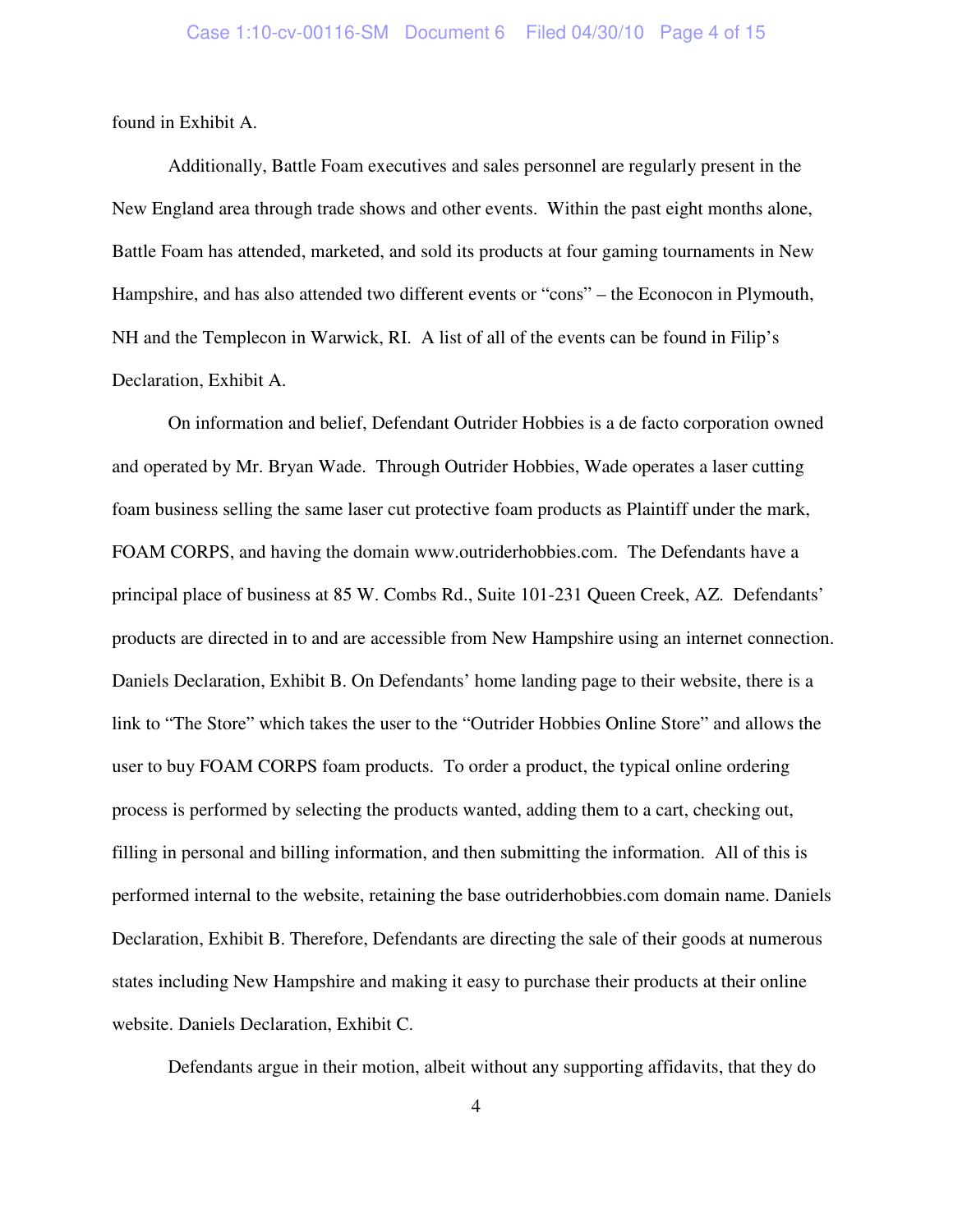### Case 1:10-cv-00116-SM Document 6 Filed 04/30/10 Page 5 of 15

not do business in New Hampshire. No supporting facts, evidence, or affidavits are presented by either Wade or Outrider Hobbies to confirm this assertion. Defendants are a direct nationwide competitor of Battle Foam, selling and marketing the exact same products to the exact same businesses and individuals as Battle Foam. Since Battle Foam does not have any of Defendants' sales or marketing information at this point prior to discovery, it is difficult to know the extent of Defendants' sales in New Hampshire. However, the www.outriderhobbies.com website and online store selling the FOAM CORPS products are clearly accessible from New Hampshire and it is easy for a business or resident of New Hampshire to log on to this site and purchase goods from the website itself. Therefore, Defendants' are purposefully availing themselves within this forum and are deriving the benefits associated with selling online to all residents of the United States, including those in New Hampshire.

#### **III. LEGAL ARGUMENT**

Application of the foregoing facts to the governing legal principles leads to the conclusion that Defendants' Motion to Dismiss should be denied. Outrider Hobbies and Bryan Wade have the requisite "minimum contacts" with New Hampshire to support this Court's exercise of "specific" personal jurisdiction over them. *See ICP Solar Techs., Inc. vs. TAB Consulting, Inc.*, 413 F. Supp. 2d 12, 15 (D.N.H. 2006); *Stomp, Inc. v. NeatO, LLC*, 61 F. Supp. 2d 1074, 1078 (C.D. Cal. 1999). Also, Defendant Bryan Wade, an individual, has *pro se* filed the Motion to Dismiss on behalf of both Defendants. It is well settled law that a corporation, trust, or any other unincorporated association may not be represented *pro se*, and in New Hampshire, a *pro se* litigant can only represent him/herself, therefore Wade's Motion to Dismiss on behalf of his company Outrider Hobbies is improper. *Briand v. Watson*, No. 08-cv-24-JL,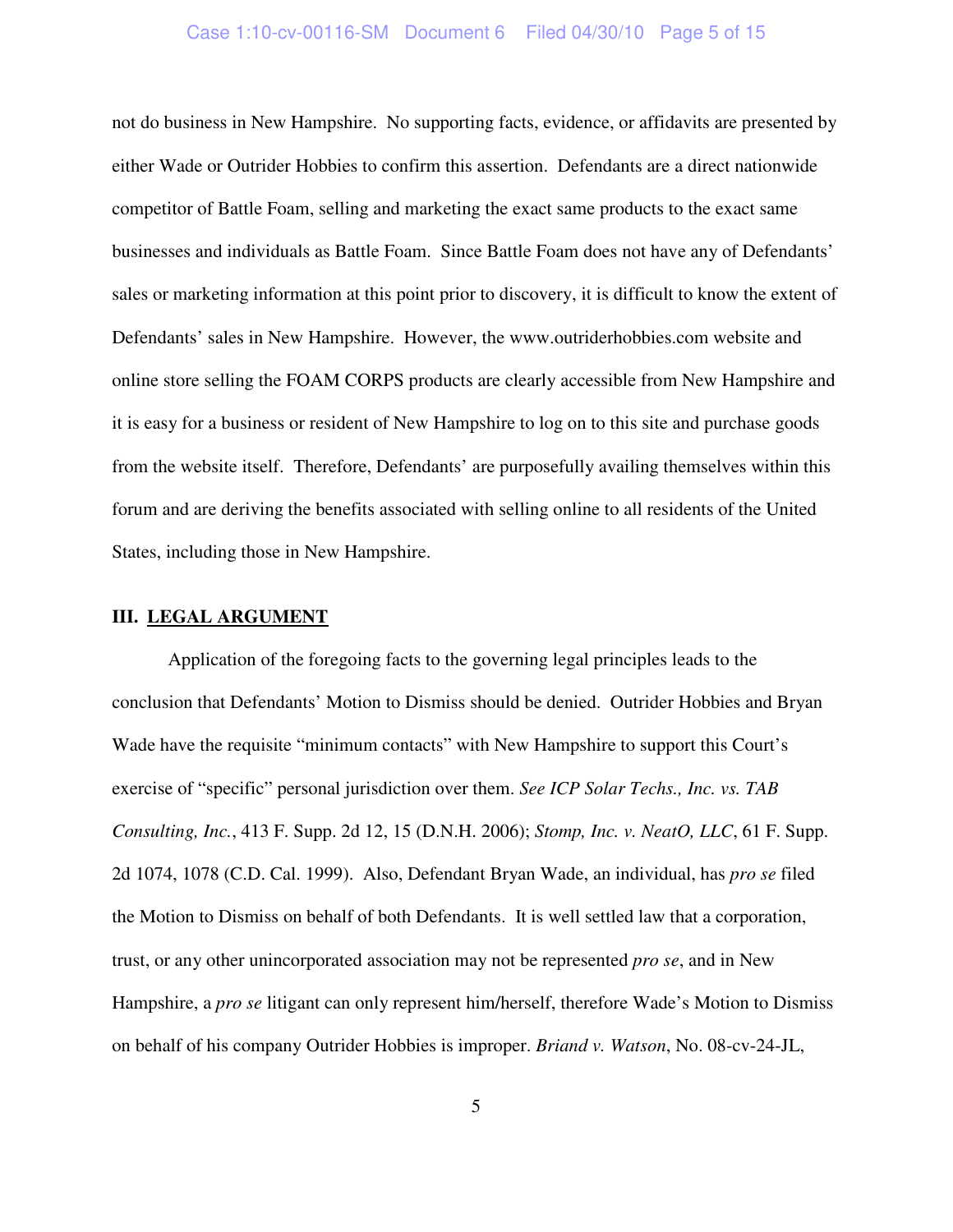2008 WL 3200670, at \*4 (D.N.H. Aug. 5, 2008). *See* N.H. Local Rules 83.2 (d) & 83.6 (b).

This Court should similarly deny Defendants' alternative request to transfer venue of this action to the District of Arizona, because Defendants have failed to sustain their heavy burden of showing that Arizona is a far more convenient and appropriate venue than New Hampshire - the venue properly chosen by Battle Foam. *See Sousa v. TD Banknorth Ins. Agency, Inc.*, 429 F. Supp. 2d 454, 457 (D.N.H. 2006).

### **A. This Court has Personal Jurisdiction over Outrider Hobbies and Bryan Wade**

In assessing Defendants' Motion to Dismiss, this Court is the functional equivalent of a state court sitting in the forum state of New Hampshire. *See Ticketmaster-New York, Inc. v. Alioto,* 26 F.3d 201, 204 (1st Cir. 1994). Accordingly, this Court may properly exercise personal jurisdiction over Defendants if (1) New Hampshire's long-arm statute (RSA 510:4) authorizes such jurisdiction, and (2) the due process requirements of the federal Constitution are not violated by the exercise of such jurisdiction. *See Sawtelle v. Farrell*, 70 F.3d 1381, 1387 (1st Cir. 1995). The New Hampshire Supreme Court has consistently held that New Hampshire's longarm statute authorizes the exercise of personal jurisdiction over a non-resident party to the fullest extent permitted by the due process clause. *See, e.g., Vt. Wholesale Building Prods., Inc. v. J. W. Jones Lumber Co.*, 154 N.H. 625, 628 (2006).

As a result of the expansive interpretation given to the New Hampshire long-arm statute, this Court's analysis should focus solely on whether the exercise of personal jurisdiction over Defendants is consistent with the due process clause. *See Northern Laminate Sales,* 403 F.3d at 24. With respect to a non-resident defendant like both Defendants, due process requires only that the non-resident(s) have certain "minimum contacts" with the forum state such that the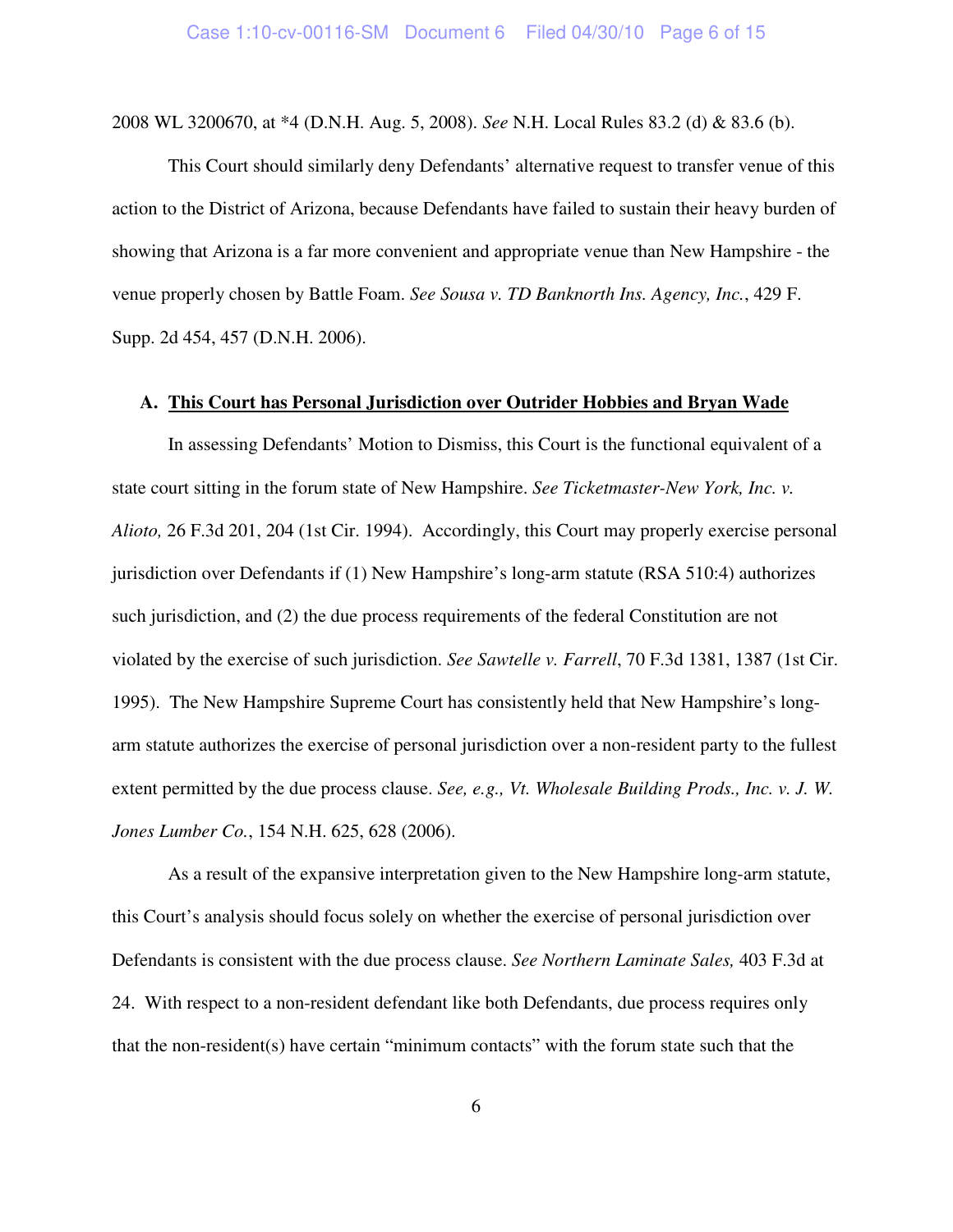#### Case 1:10-cv-00116-SM Document 6 Filed 04/30/10 Page 7 of 15

maintenance of the suit does not offend "traditional notions of fair play and substantial justice." *Int'l Shoe Co. v. Wash.*, 326 U.S. 310, 316 (1945). A federal district court may exercise personal jurisdiction over a non-resident defendant by virtue *of either* "general" or "specific" jurisdiction. *See Northern Laminate Sales*, 403 F.3d at 24; *see also Harlow v. Children's Hospital*, 432 F.3d 50, 57 (1st Cir. 2005) (explaining that party asserting jurisdiction need not establish both grounds because "either one, standing alone, is sufficient").

## **i. Defendants' Contacts with New Hampshire Support a Finding of Specific Jurisdiction**

The First Circuit has consistently applied a three part requirement for a finding of specific jurisdiction. *ICP Solar*, 413 F. Supp. at 15. "To begin, the defendant must have purposeful 'minimum contacts' with the state. Further, the exercise of jurisdiction must be 'reasonable' under the circumstances. The third requirement ... is that the plaintiff's claims be related to the defendant's contacts." *Id.*; *Cambridge Literary Props. v. W. Goebel Porzellanfabrik G.m.b.H & Co.*, 295 F.3d 59, 63 (1st Cir.2002).

*Zippo Mfg. Co. v. Zippo Dot Com, Inc.*, 952 F. Supp. 1119, 1124 (W.D.Pa.1997) has been called a "seminal authority regarding personal jurisdiction based upon the operation of an internet web site." *See e.g. Toys "R" Us, Inc. v. Step Two, S.A.*, 318 F.3d 446, 452 (3d Cir. 2003). *See also Dagesse v. Plant Hotel N.V.*, 113 F.Supp. 2d 211, 221 (D.N.H. 2000) (Barbadoro, J.). "In *Zippo,* the court concluded that, 'the likelihood that personal jurisdiction can be constitutionally exercised is directly proportionate to the nature and quality of commercial activity that an entity conducts over the Internet.' Accordingly, the court developed a 'sliding scale,' by which to assess whether the amount of commercial activity conducted over the Internet by a defendant is sufficient to warrant the conclusion that it has purposefully availed itself of the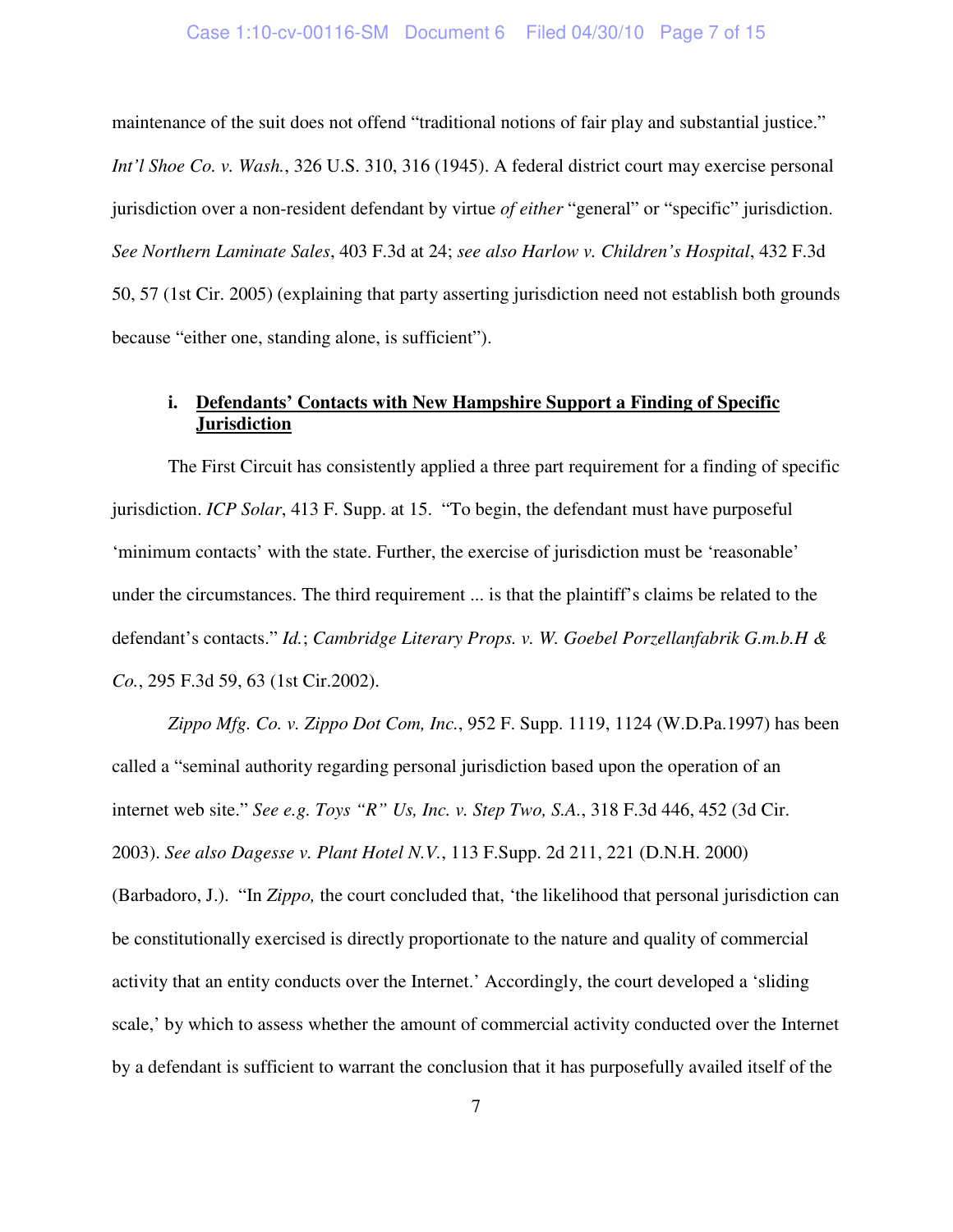privileges and benefits of conducting business in a particular forum." *ICP Solar*, 413 F. Supp. 2d

at 18.

*Zippo* goes on to state:

At one end of the spectrum are situations where a defendant clearly does business over the Internet. If the defendant enters into contracts with resi-dents of a foreign jurisdiction that involve the knowing and repeated transmission of computer files over the Internet, personal jurisdiction is proper. At the opposite end are situations where a defendant has simply posted information on an Internet Web site which is accessible to users in foreign jurisdictions. A passive Web site that does little more than make information available to those who are interested in it is not grounds for the exercise of personal jurisdiction. The middle ground is occupied by interactive Web sites where a user can exchange information with the host computer. In these cases, the exercise of jurisdiction is determined by examining the level of interactivity and commercial nature of the exchange that occurs on the Web site [with residents of the forum state].

*Id.* at 18-19 (quoting *Zippo*, 952 F.Supp. at 1124).

After *Zippo*, cases have applied and further shaped its "sliding scale" test by applying the test to certain factual situations. For example, in *The Sports Auth. of Mich. v. Justballs, Inc.*, 97 F.Supp. 2d 806, 812-813 (E.D. Mich. 2000), the court took the *Zippo* test and discovered that it essentially made three categories of defendants. *Id.* A defendant that supplies a website via the internet and the presence of on-line contracts between a defendant and a plaintiff are sufficient for a court to exercise personal jurisdiction over a defendant. *Id.* In contrast, courts have declined to exercise jurisdiction over a defendant operating a website that merely provides information to those who seek it. *Id.* In between these two extremes is the third category, where the interactive website allow an exchange of some information with the host defendant. *Id.* The important concept to keep in mind for each website is the level of interactivity and commercial nature of that website. *See Id.*; *Zippo*, 952 F. Supp. at 1124.

The court in *Sports Authority* looked to another jurisdiction, the Ninth Circuit, to determine how to apply the relevant facts of the case. *See Sports Auth.*, 97 F.Supp. 2d at 814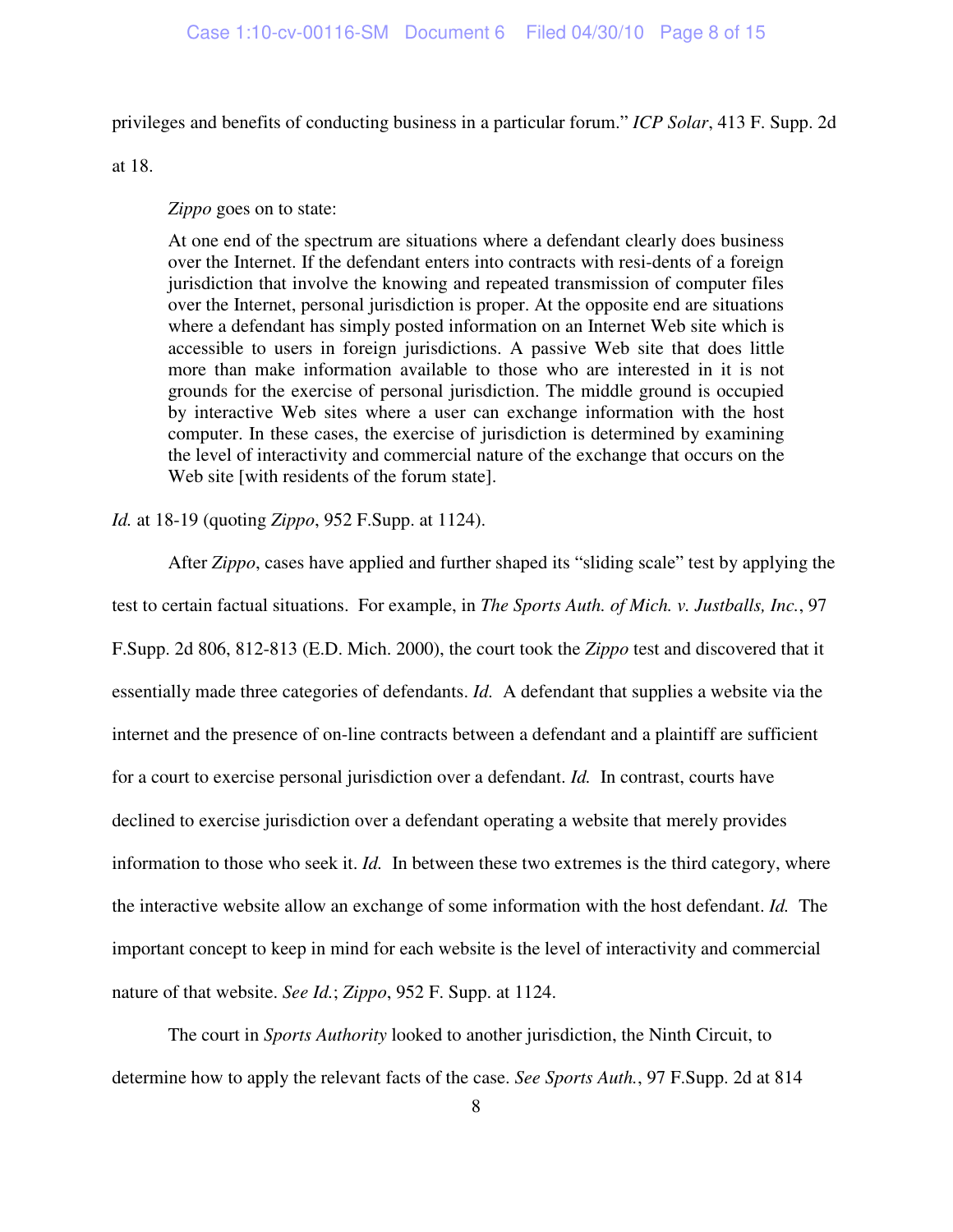## Case 1:10-cv-00116-SM Document 6 Filed 04/30/10 Page 9 of 15

(finding the *Stomp* court's analysis more compelling, especially in light of the parallels between the facts of the case and *Stomp*'s facts). In *Stomp*, the Central District of California court found that a Connecticut company, NeatO, had a web site that did "something more" to direct activity toward the forum state: It operated as a "virtual store [where] consumers can view descriptions, prices, and pictures of various products . . . add items to their 'virtual shopping cart' and 'check out' by providing credit card and shipping information." 61 F. Supp. 2d at 1078. Thus, the court in *Stomp* found that personal jurisdiction existed based on the nature of NeatO's website being highly commercial. *Id.* "Although NeatO's website provides information about the company, customer service, and technical support, a substantial portion of the site [was] dedicated to allowing the consumer to purchase NeatO's products on-line." *Id.* The California court held that NeatO's on-line sales constituted conducting business over the Internet, and therefore asserting personal jurisdiction comported with due process using the *Zippo* test. *Id.*

In the present case, Defendants' are at the end of the spectrum, similar to *Stomp*, where they clearly do business nationwide over the internet. *See Id.* Just as in *Stomp*, where the Connecticut company's website was considered highly commercial primarily based on it providing a virtual store, here, Defendants' website, www.outriderhobbies.com, is similarly highly commercial since the purpose of the website is to promote the FOAM CORPS products and sell them through their virtual store (See Exhibit B). *Id.* The California court in *Stomp* found that exercising personal jurisdiction over the Connecticut company comported with due process based *only* on its highly commercial site; similarly, here, the Court should find that this forum can exercise personal jurisdiction over Defendants residing in Arizona, since they operate and maintain a highly commercial website. *Id.*

Outrider Hobbies and Bryan Wade enter into contracts with customers all over the United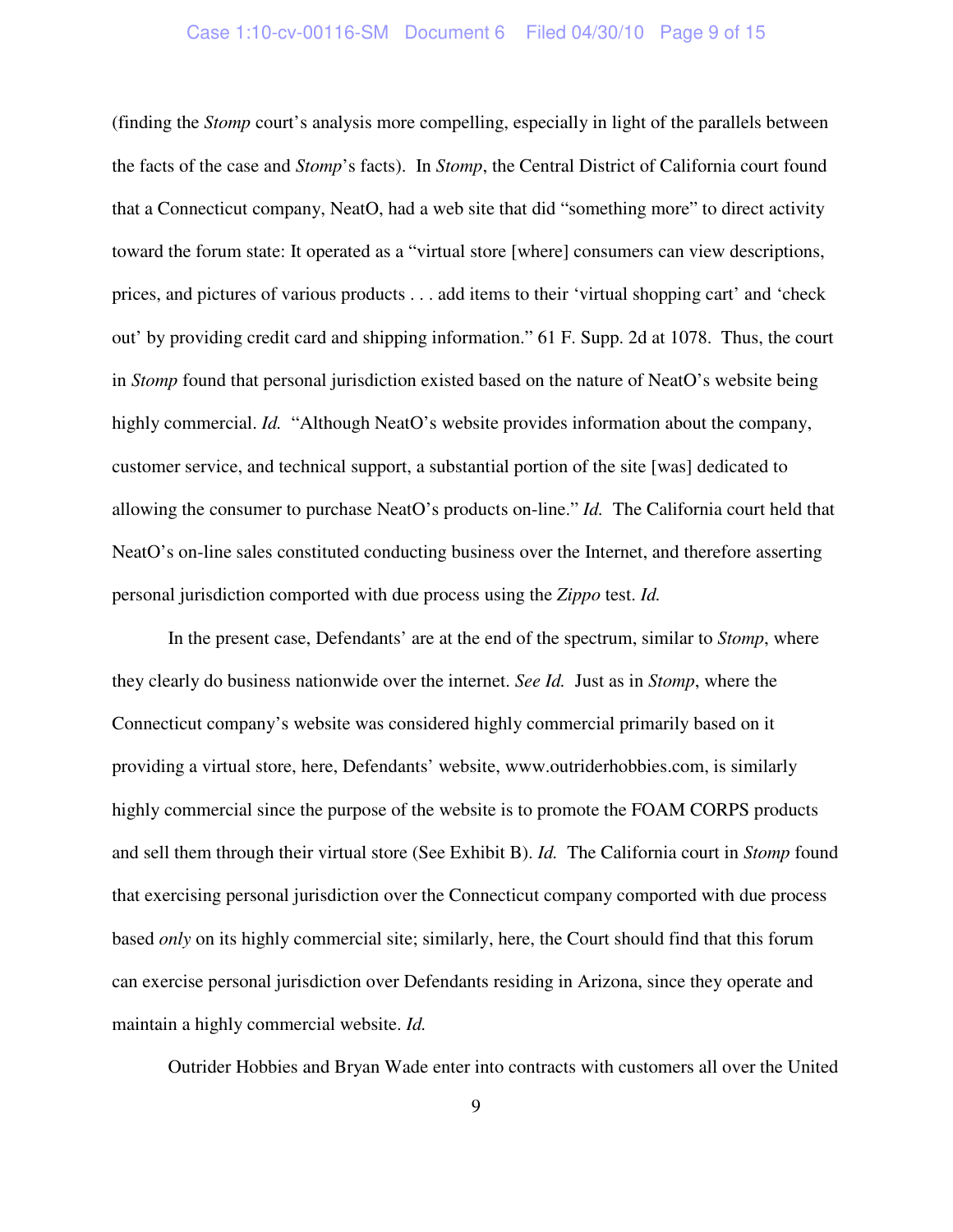## Case 1:10-cv-00116-SM Document 6 Filed 04/30/10 Page 10 of 15

States through their website and online store, and even if they argue that they have not actually sold any goods directly to residents in New Hampshire, there are no facts presented by Defendants to support such an assertion. Although Defendants website does provide information about their company, the site's blog is interactive and the site's main purpose is directed towards selling FOAM CORPS products. Furthermore, Defendants do not argue that they are limiting their offers, sales, and marketing to forums outside of New Hampshire. For example, there are multiple trade shows throughout New Hampshire, including those listed in Exhibit A, at which Defendants most likely have at least advertised their products.

Defendants are purposefully availing themselves of the benefits of selling to consumers in this forum. Wade and Outrider Hobbies are actively engaged in selling products and services to residents of New Hampshire through a readily accessible online store and have therefore purposefully availed themselves of the privilege of conducting business in New Hampshire, and thus can reasonably anticipate being hailed into court here. *World-Wide Volkswagon Corp*. *v. Woodson*, 444 U.S. 286, 297 (1980). Defendants cannot escape jurisdiction by simply claiming that its contacts with New Hampshire are merely fortuitous. *See Id.* at 295. In these situations, personal jurisdiction is proper and to not exercise jurisdiction over Outrider Hobbies and Bryan Wade would result in an unreasonable outcome that is not only unfair, but contrary to the case law that has been adopted by this Court. *See ICP Solar*, 413 F. Supp. 2d at 18-21.

Plaintiff's claims arise directly out of Defendants activities which are directed towards New Hampshire consumers and businesses and thus the claims are related to those activities. *Akro Corp. v. Luker*, 45 F.3d 1541, 1545 (Fed. Cir. 1995). Plaintiff has asserted trademark infringement and unfair competition claims, which are based upon Defendants' use of the confusingly similar FOAM CORPS mark on the same exact goods as Plaintiff's goods, both in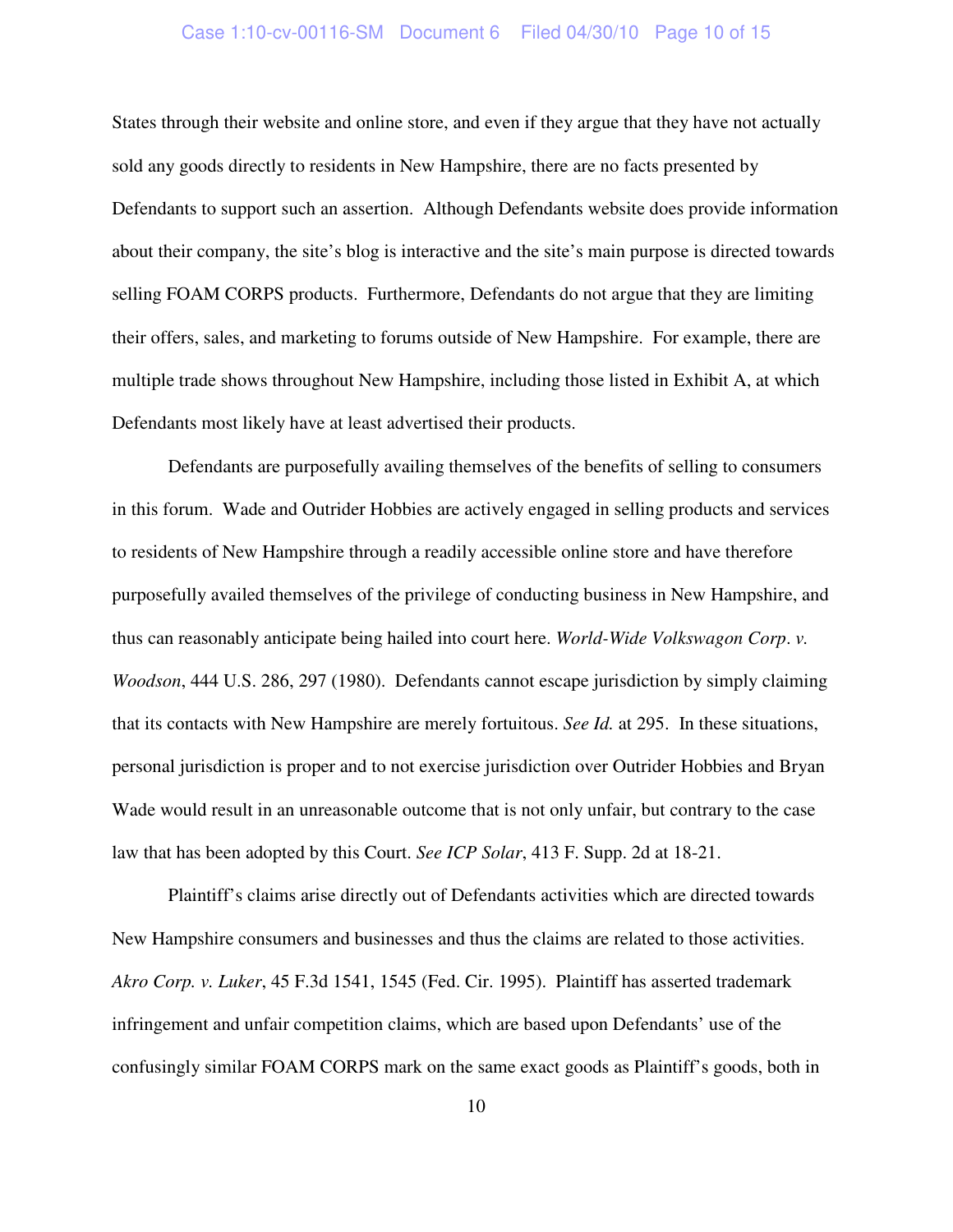## Case 1:10-cv-00116-SM Document 6 Filed 04/30/10 Page 11 of 15

New Hampshire and throughout the country. Defendants' use of this mark will have an impact on and injure Plaintiff in New Hampshire where Defendants and Plaintiff both actively sell the same goods.

The exercise of personal jurisdiction over Defendants is reasonable and fair where Defendants meet the requisite minimum contacts with New Hampshire. Defendants bear the burden of showing a "compelling case that the exercise of personal jurisdiction would be constitutionally unreasonable." *Akro*, 45 F.3d at 1546. Wade has made no effort to meet this burden. New Hampshire has a strong interest in adjudicating trademark infringement and unfair competition disputes in relation to companies and individuals which do business within its borders. Although it may impose a burden upon Outrider Hobbies and Wade to defend a lawsuit in New Hampshire, it is not an undue or unreasonable burden where Defendants have purposefully availed themselves of conducting business in this forum and courts have reasoned that "progress in communications and transportation have made the defense of a suit in a foreign tribunal less burdensome." *World-Wide Volkswagon*, 444 U.S. at 294.

Therefore, this Court should exercise personal jurisdiction over Defendants Bryan Wade and Outrider Hobbies and deny Defendants' motion to dismiss based on lack of personal jurisdiction.

### **B. The Pro Se Representation of Defendant Outrider Hobbies is Improper**

"It is well settled that a corporation, trust, or any other unincorporated association may not be represented pro se, or be a pro se party, but must be represented by licensed counsel." *Briand*, 2008 WL 3200670, at \*4. The "*Pro Se* Litigant Guide" for the U.S. District Court for the District of New Hampshire defines "Who You May Represent as a *Pro Se* Litigant" in section I-G and states: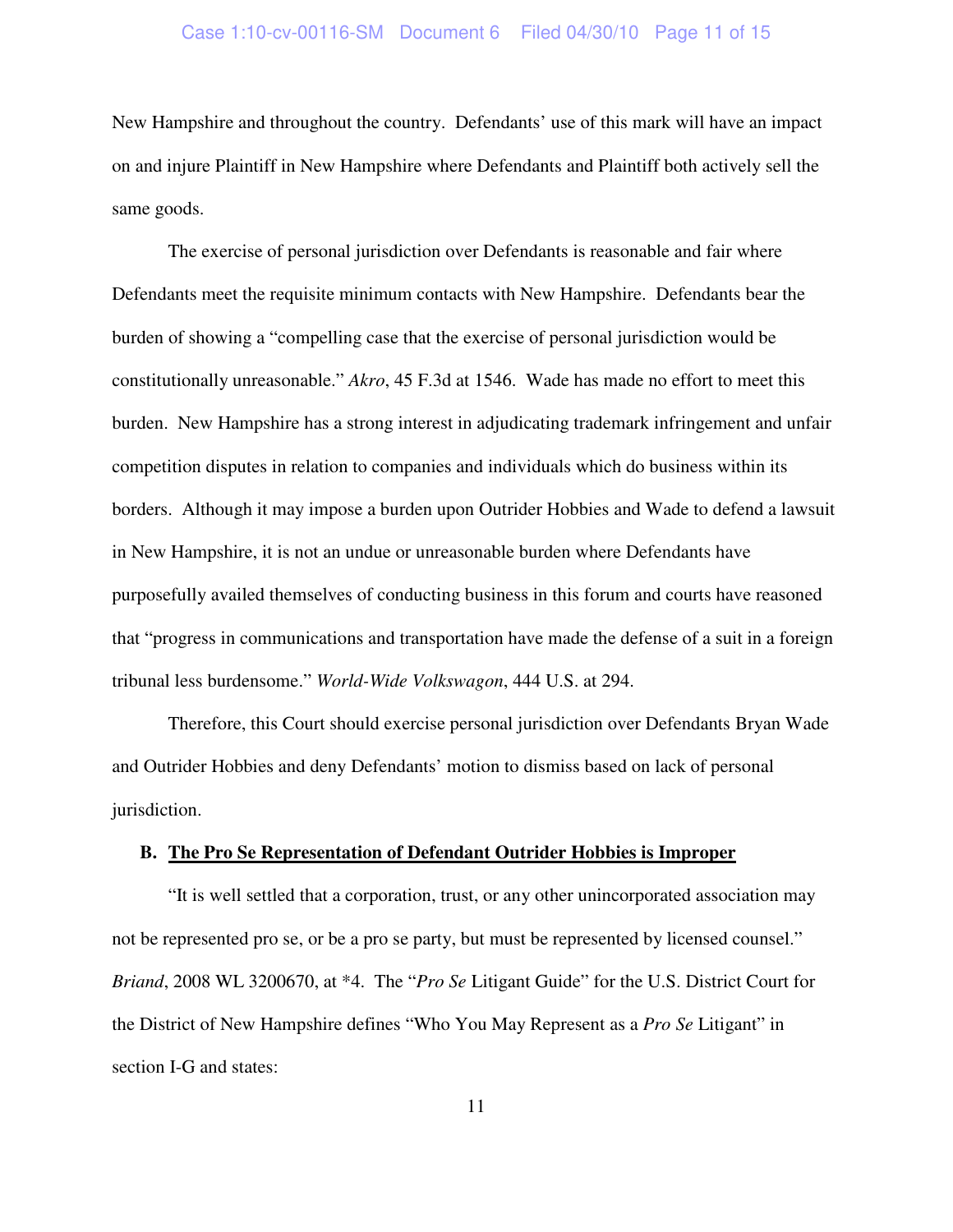If you do not want an attorney or are unable to find an attorney to represent you, you have the right to pursue your claims in court by appearing *pro se*. As a *pro se* litigant, you are representing only yourself and presenting only your claims and defenses. Under the law, you cannot speak for another person or other entity such as a company, club, association, or trust.

*See* N.H. Local Rules 83.2 (d) & 83.6 (b). New Hampshire case law has shed light on the policy behind the requirement that a company not be represented *pro se* by pointing to: the burdens created for the represented party, adversaries, and the court; the inability to draft motions in an articulate manner; and the lack of professional skills and responsibility possessed by a lawyer. *See State v. Settle*, 523 A.2d 124, 128 (N.H. 1987) (citing *Jones v. Niagara Frontier Transp. Auth.*, 722 F.2d 20, 22 (2nd Cir. 1983)).

 Defendants Outrider Hobbies and Bryan Wade are being represented, *pro se*, by Bryan Wade in this dispute. Under New Hampshire's Local Rules, it is improper for a *pro se* litigant to represent any other entity. *See* NH Local Rules 83.2 (d), 83.6 (b). Outrider Hobbies is a commercial entity, therefore it is improper for Bryan Wade to be representing Outrider Hobbies as a *pro se* litigant. *Id.* Therefore, this Court should deny Defendants' motion due to improper representation.

### **C. The District of New Hampshire is the Proper Venue for this Dispute.**

In addition to denying Defendants Outrider Hobbies and Bryan Wade's personal jurisdiction challenge, this Court should reject Defendants' alternative request to transfer venue of this action to Arizona. The text of the transfer statute itself sets forth three factors which form the basis of the court's consideration (but to which the court's inquiry is not strictly limited): (1) the convenience of the parties, (2) the convenience of the witnesses, and (3) the interest of justice. *See Auto Eur., LLC v. Conn. Indem. Co.*, 321 F.3d 60, 64 (1st Cir. 2003). "The burden of proof rests with the party seeking transfer; there is a strong presumption in favor of the plaintiff's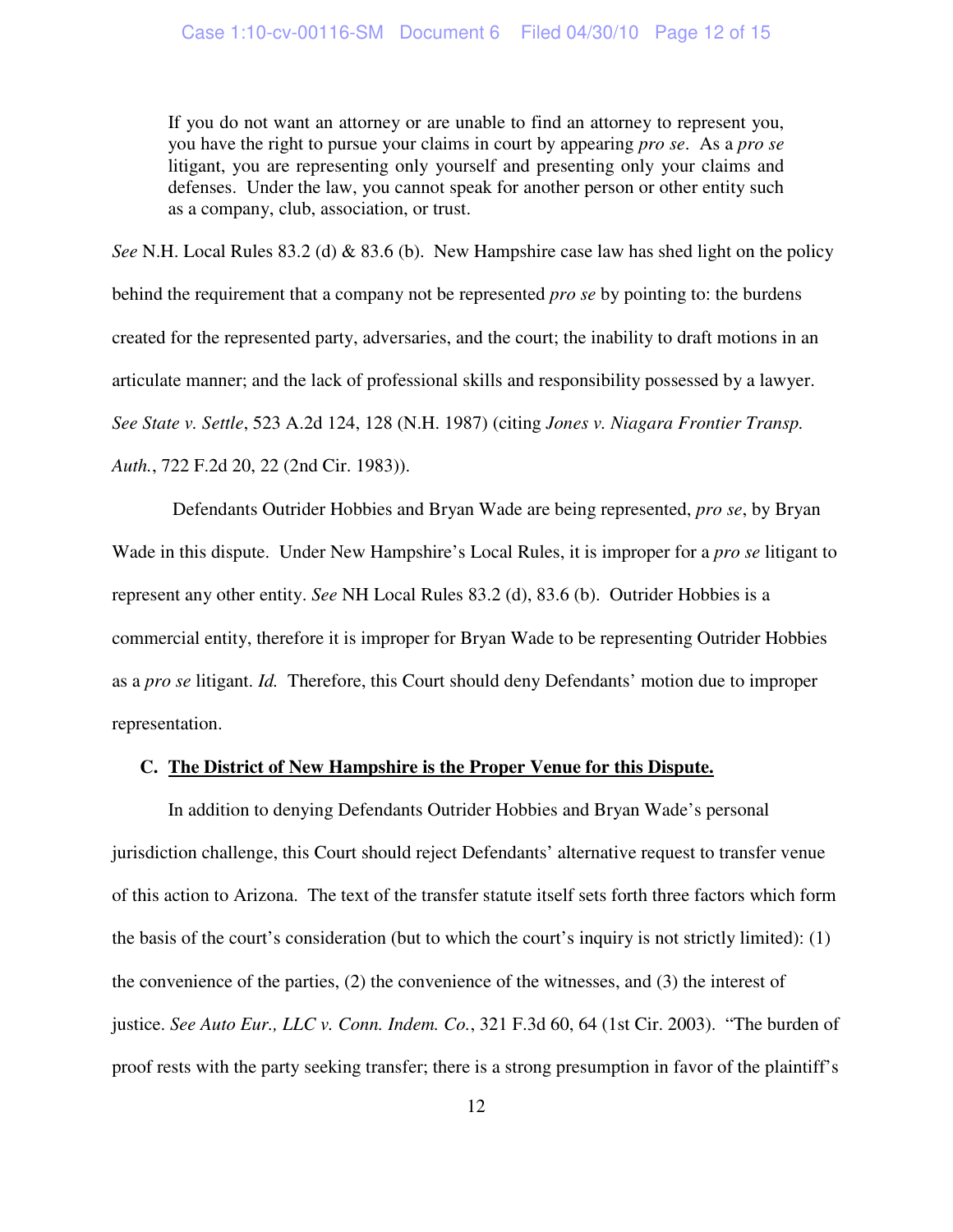## Case 1:10-cv-00116-SM Document 6 Filed 04/30/10 Page 13 of 15

choice of forum." *Coady v. Ashcraft & Gerel*, 223 F.3d 1, 11 (1st Cir. 2001). *See Gulf Oil Corp. v. Gilbert*, 330 U.S. 501, 508 (1947). Defendants' have failed to meet their heavy burden, under 28 U.S.C. § 1404(a), of establishing that the relevant factors "predominate" in favor of such a transfer. *See Sousa*, 429 F. Supp. 2d at 457.

Defendants' point out that the location of potential witnesses favors transfer. The only identified witnesses in this case include the consumers who have been confused. This includes the consumer who submitted the email that was attached to the Complaint as Exhibit E, who is located in Ohio. It is the Defendants' burden to show the inconveniences any other witnesses may have from keeping this case in the present forum. *Coady*, 223 F.3d at 11. They have not carried their burden, therefore this factor weighs against transfer.

Defendants' further looked to the residence of the parties in this dispute. However, the First Circuit has cautioned that transfer of venue under section 1404(a) is appropriate only to avoid serious unfairness and that a plaintiff's choice of forum will be disturbed only rarely. *Private Jet Services Group, Inc. v. Sky King, Inc.,* No. Civ.05-CV-098-JD, 2005 WL 2502704, at \*4 (D.N.H. Oct. 11, 2005). Although the parties are both located in Arizona, this should not be enough to weigh against the strong presumption in favor of a plaintiff's choice of forum. *Coady*, 223 F.3d at 11.

Defendants' also allege that Battle Foam "freely contracted to select a different judicial forum." However, Battle Foam has been doing business in the New England area, and New Hampshire specifically, since the existence of its online website. Battle Foam sells its products in six stores throughout New Hampshire and has promoted its carrying cases at five trade shows or tournaments in New Hampshire over the past eight months. Battle Foam is hardly "freely contracting" throughout New Hampshire, but instead has established a legitimate business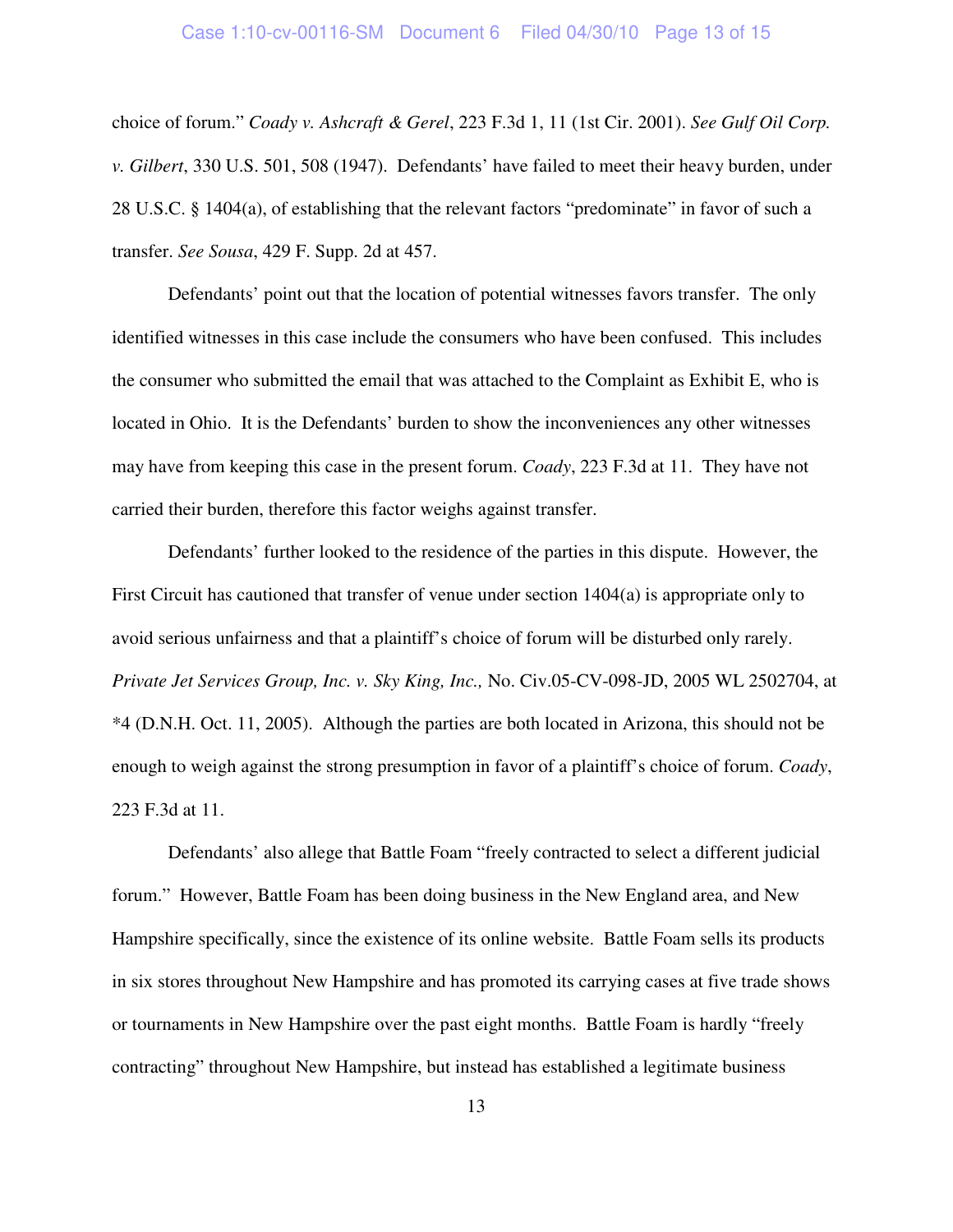## Case 1:10-cv-00116-SM Document 6 Filed 04/30/10 Page 14 of 15

connection with the state. Further, Battle Foam's legal representation is located in New Hampshire. It would be an inconvenience to seek out new legal representation in a new forum, especially since the Defendants' are improperly representing themselves and will most likely have to seek counsel somewhere at some point.

Therefore, this Court should find that New Hampshire is the proper forum for this dispute and deny Defendants' motion to dismiss, or in the alternative, transfer, based on improper venue.

### **IV. CONCLUSION**

For the foregoing reasons, Battle Foam respectfully requests that the Court deny Defendants Outrider Hobbies and Bryan Wade's motion to dismiss for lack of jurisdiction and improper venue or, in the alternative, to transfer pursuant to 28 U.S.C. §1404.

> /s/ Scott Daniels \_\_\_\_\_\_ Scott Daniels N.H State Bar No. 14001 Daniels Patent Law, PLLC 43 Centre Street Concord, New Hampshire 03301 Telephone: (603)226-8610 Fax: (603)226-8611 scott@danielspatentlaw.com

Attorneys for Plaintiff